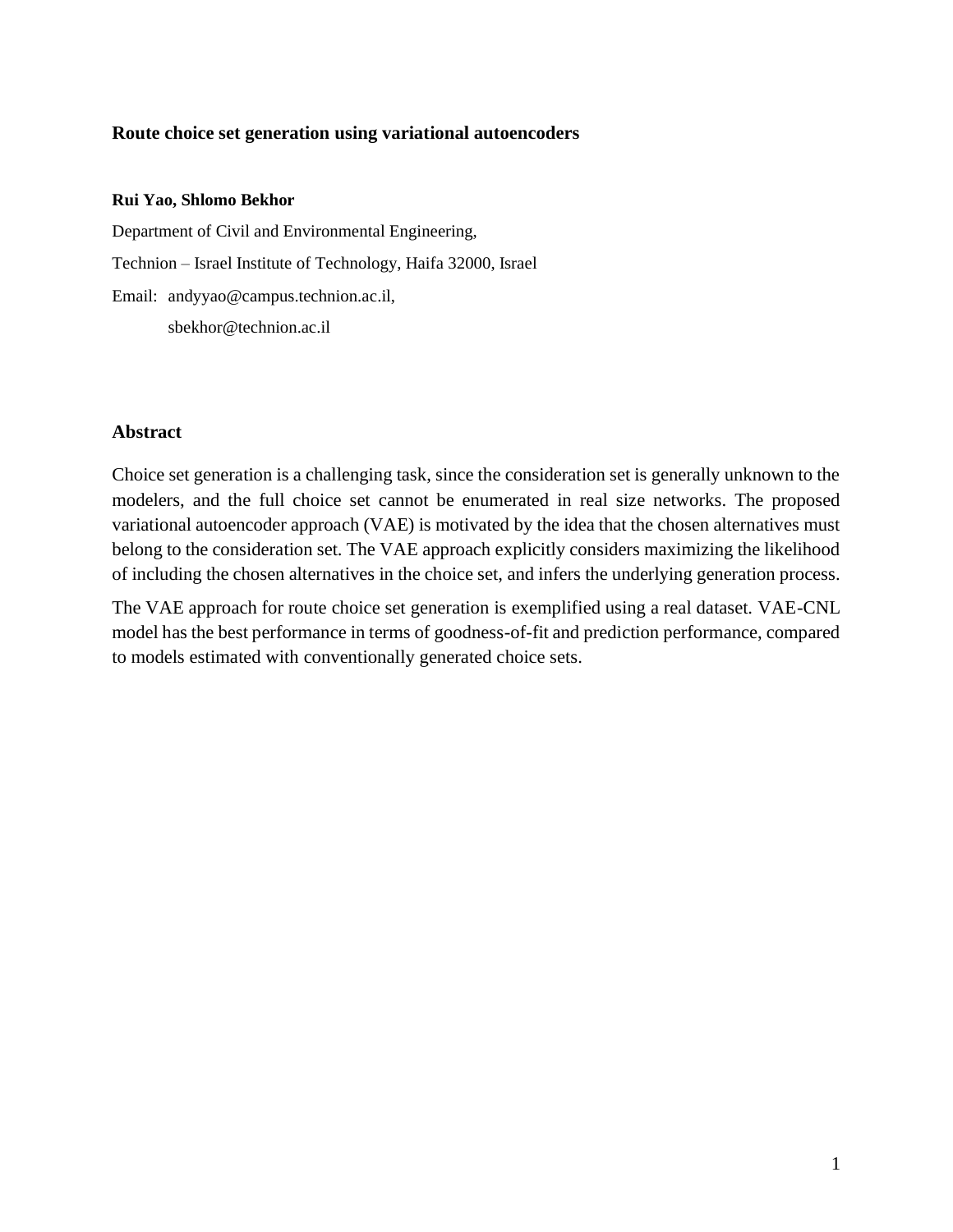# **1. Introduction**

Choice set generation is particularly challenging in the context of route choice modeling, as many possible alternatives exist in the network, and enumerating all feasible alternatives is impractical. In addition, it is not possible to observe the true choice set considered by an individual before making a choice (Ben-Akiva and Boccara, 1995).

Several choice set generation models were developed in the literature, most of them deterministic, e.g., random walk, (Frejinger et al., 2009), link penalty, (De La Barra et al., 1993), which assumes individuals do consider the full choice set when making choices (Guevara and Ben-Akiva, 2013a, b; Lai and Bierlaire, 2015).

Probabilistic choice set formation approach considers the cases that, individuals may consider, for any behavioral reason, a choice set that is smaller than the full choice set, and the considered choice set is probabilistic (e.g., two-stage approach: Manski, 1977; single-stage approach: Cascetta and Papola, 2001).

The motivation of the proposed choice set generation method is that the chosen alternatives must belong to the true consideration set, otherwise they would not have been chosen. This assumption may seem rather obvious but is typically overlooked in many conventional methods.

Deep generative models (e.g. variational autoencoder, VAE, Kingma and Welling, 2014), which infer the underlying sample generation process, produce high quality samples in other domains but have not been adapted for choice set generation. We propose to adapt the VAE method as a novel choice set generation method for forming probabilistic choice sets.

# **2. Methodology**

We believe the true consideration set is generally unknown to the modeler. Given an alternative, we assume it has some degree of fuzziness on whether it belongs to the true consideration set (Cascetta and Papola, 2001). The proposed VAE model can be interpreted as some type of "binary model" that determines whether to include the alternative into the consideration set, based on the alternative attributes.



<span id="page-1-0"></span>Figure 1 Illustration of an autoencoder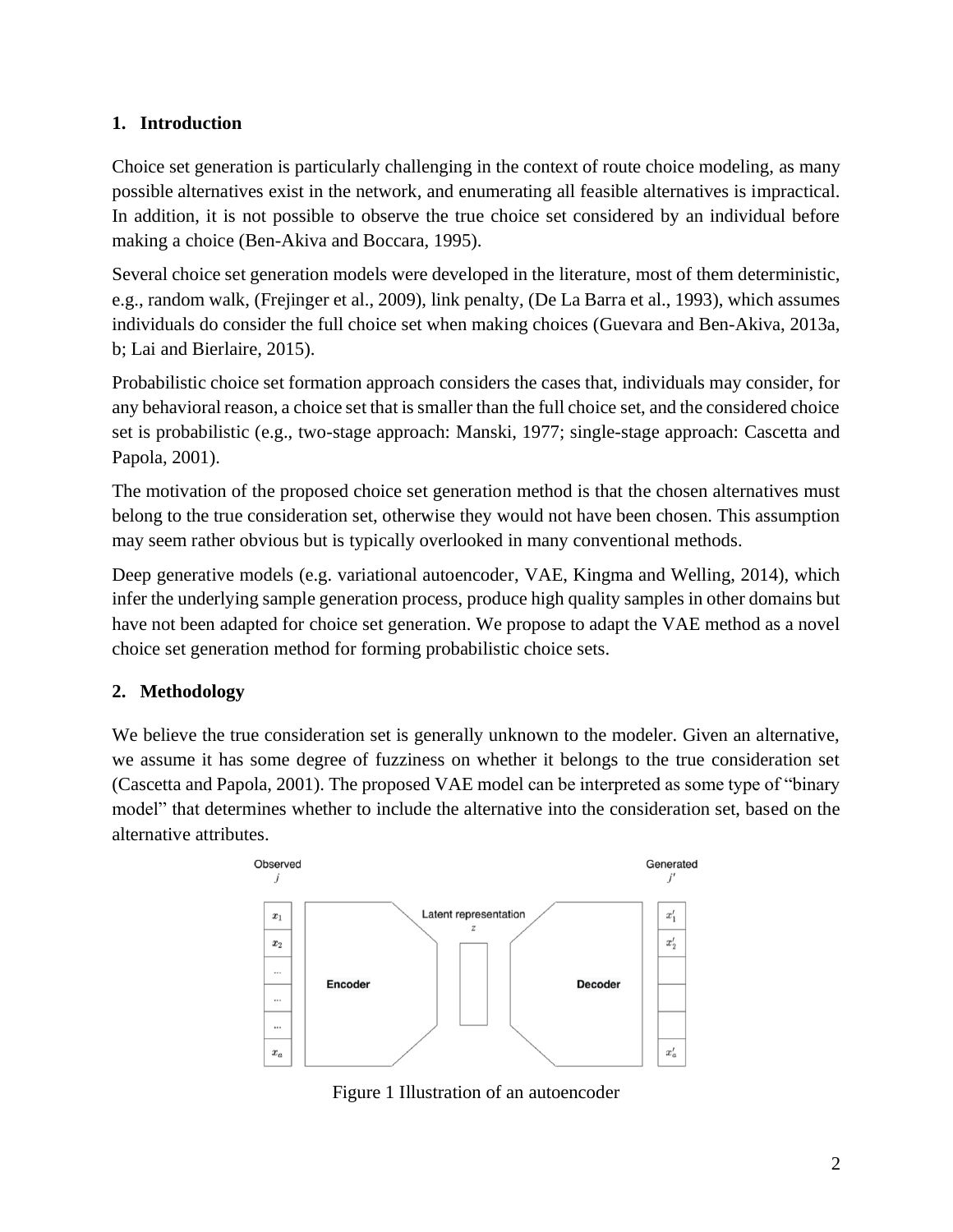As shown in [Figure 1,](#page-1-0) the autoencoder is composed of two parts: encoder and decoder. The encoder  $\Phi$  is an inference model that maps the observed chosen alternative *j* to a more compact lowerdimension latent representation, z. The decoder  $\Theta$  is a generative model that produces new samples, given the latent representations z. The purpose of an autoencoder model is to find the encoder and decoder such that the observation can be reproduced:

$$
\Theta(\Phi(j)) \approx j \tag{1}
$$

By combining with variational Bayesian methods, the variational autoencoder model seeks to find two probability distributions:  $p_{\phi}(z|j)$  for the inference process  $\Phi$ , and  $q_{\theta}(j|z)$  for the generative process Θ, and such that the likelihood of including the chosen alternatives in the consideration set  $q_{\theta}(j)$ , is maximized:

$$
\ln q_{\theta}(j) = \log \int \frac{p(z|j)}{p(z|j)} p(z) q_{\theta}(j|z) dz = \ln \mathbb{E}_{p(z|j)} \left[ \frac{p(z) q_{\theta}(j|z)}{p_{\phi}(z|j)} \right]
$$
(2)

and this can be estimated using Monte Carlo simulation, the corresponding estimator can be derived using Jensen's Inequality as follows (Burda et al., 2015):

$$
\ln q_{\theta}(j) = \log \mathbb{E}_{p_{\phi}(z|j)} \left[ \frac{1}{S} \sum_{i=1}^{S} \frac{p(z)q_{\theta}(j|z)}{p_{\phi}(z|j)} \right] \ge \mathbb{E}_{p_{\phi}(z|j)} \left[ \ln \frac{1}{S} \sum_{i=1}^{S} \frac{p(z)q_{\theta}(j|z)}{p_{\phi}(z|j)} \right] = \mathcal{L}
$$
 (3)

Where *L* is the lower bound of  $\ln q_{\theta}(j)$ . Then, by maximizing the lower bound *L*, we are expecting to maximize  $\ln q_{\theta}(j)$  as well (given the bound is tight enough). Note that, the S defines the number of random draws in the Monte Carlo, and L approaches  $\ln q_{\theta}(j)$  as S goes to infinite (Burda et al., 2015).

Then, given a trained VAE model, generating an alternative means:

- 1. Draw z at random from the prior distribution  $p(z)$
- 2. Draw new alternative *j* from the decoder  $\Theta$ ,  $q_{\theta}(j|z)$ , given *z* from step 1

### **3. Case study**

The proposed VAE method for route choice modeling is applied as follows: we first process the raw route choice data (section 3.1), followed by the VAE choice set generation (section 3.2), and finally perform route choice model estimation and prediction (section 3.3).

## **3.1.Data processing**

The dataset for the case study is based on the Tel Aviv household travel survey data (Nahmias-Biran et al., 2018) and map matched GPS trajectories (Yao and Bekhor, 2020). After cleaning and filtering the GPS data, 5,002 car trips are map matched. Main statistics of selected attributes are summarized in [Table 1.](#page-3-0)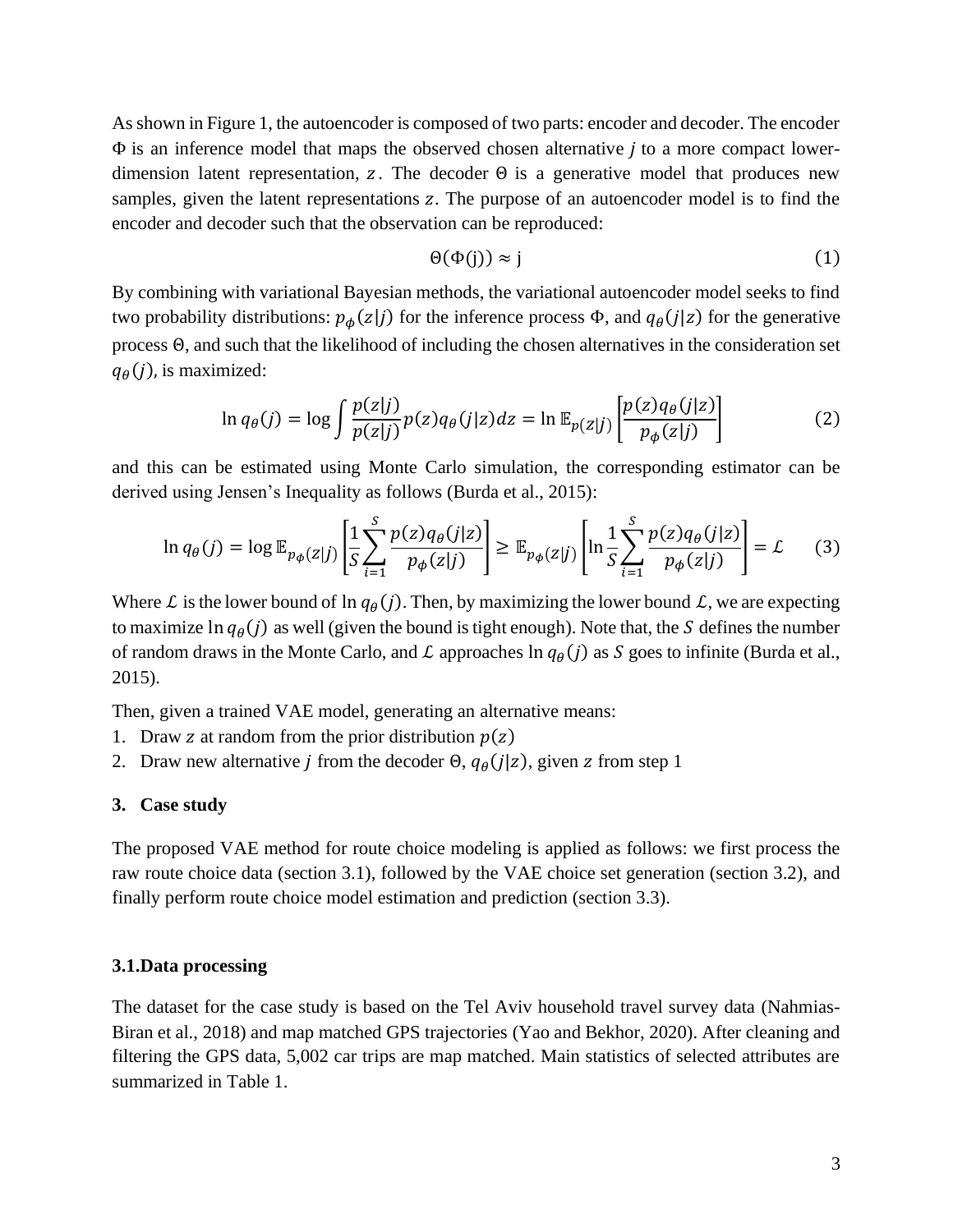<span id="page-3-0"></span>

| <b>Attributes</b>                                                                                            | <b>Mean</b> | Std. |
|--------------------------------------------------------------------------------------------------------------|-------------|------|
| Route length detour<br>(ratio to shortest path length)                                                       | 1.11        | 0.21 |
| Route time detour<br>(ratio to fastest path time)                                                            | 1.08        | 0.17 |
| Route city node percentage.<br>(ratio of num of intersections in the city center to all route intersections) | 0.1         | 0.19 |
| Route highway/expressway percentage (of total distance)                                                      | 0.71        | 0.29 |
| Route average route cost (per km)                                                                            | 1.66        | 0.26 |

## Table 1 Main statistics of selected route characteristic attributes

Furthermore, the 5,002 observations are randomly split into a training subset of size 4,000 and another test subset with the remaining 1,002 observations. In order to have a fair comparison between different models, the same training subset and test subset will be used in different models.

### **3.2.VAE choice set generation**

In this paper, the probability distributions  $p_{\phi}(z|j)$  and  $q_{\theta}(j|z)$  that model the underlying alternative generation process, are parameterized using neural networks (Kingma and Welling 2014; Burda et al. 2015).

The route attributes [\(Table 1\)](#page-3-0) are in general non-negative, and the probability distribution  $q_{\theta}(j|z)$ is often assumed to be log-normal, Gamma or truncated Normal in the literature (Nielsen and Frederiksen, 2006; Prato, 2009). Similarly, we assume  $q_{\theta}(j|z)$  follows truncated Normal distribution as follows:

$$
q_{\theta}(j|z) = \text{TruncatedNormal}(\mu_{\theta}(z), \sigma^2 I, \mathbf{0}, \infty) \tag{4}
$$

where, the mean  $\mu_{\theta}(z)$  of the truncated normal distribution is the decoder neural network, and  $\theta$ are the weights of the neural network, variance  $\sigma$  is a fixed hyperparameter, and  $q_{\theta}(j|z)$  is bound from below at 0. And the posterior distributions  $p_{\phi}(z|j)$  is assumed to follow a parametric normal distribution:

$$
p_{\phi}(z|j) = N\left(\mu_{\phi}(j), \text{diag } \sigma_{\phi}(j)\right) \tag{5}
$$

where, the mean  $\mu_{\phi}(j)$  and variance  $\sigma_{\phi}(j)$  of the normal distribution are the encoder neural networks, and  $\phi$  are the weights of the neural network. Based on this assumption, the latent variable z can be interpreted as cluster scores, capturing the membership of the alternative belonging to which cluster (nest); or as latent factors for the random constraints (Swait and Ben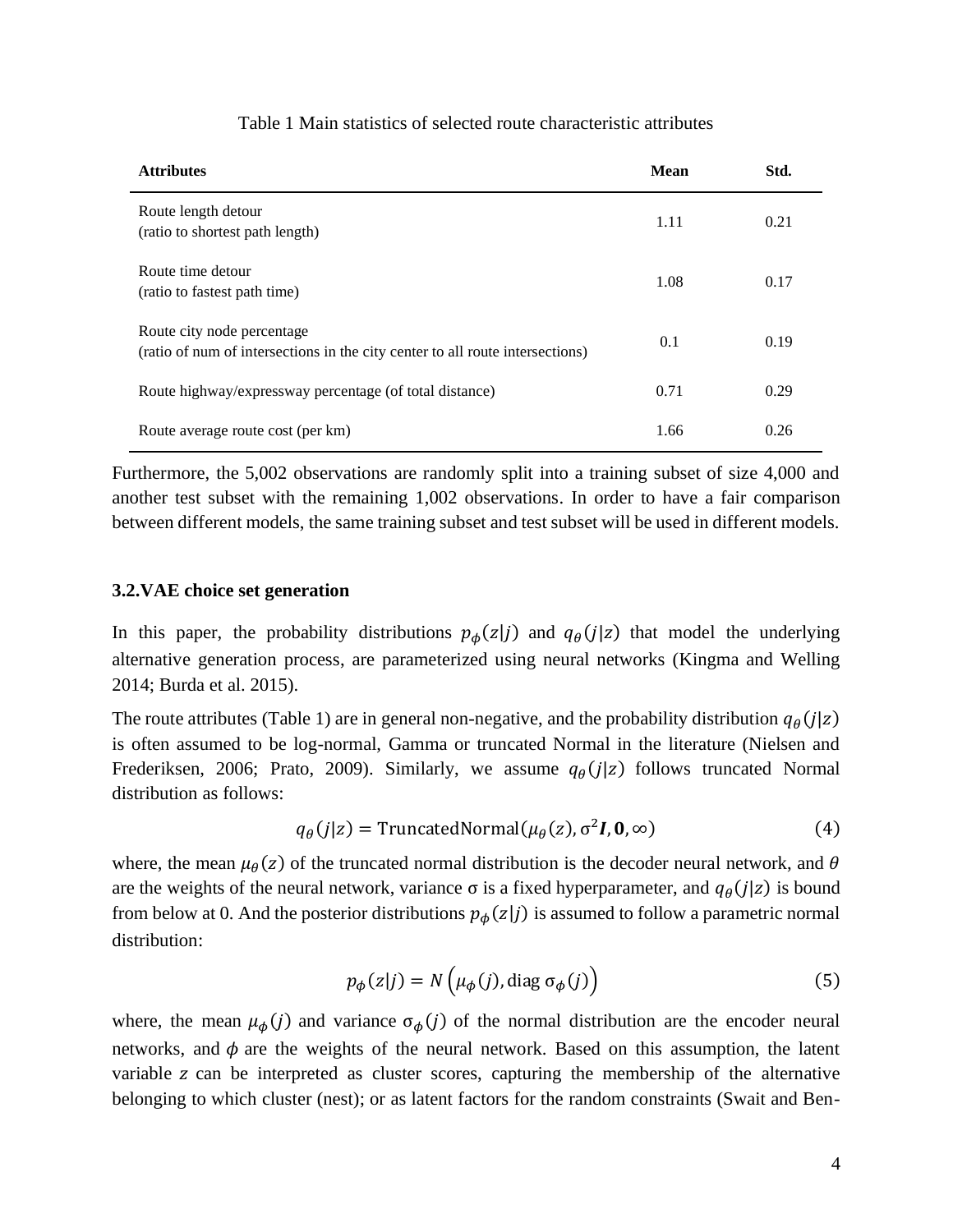Akiva, 1987; Ben-Akiva and Boccara, 1995). For simplicity, we assume that the prior distribution follows a standard normal distribution:

$$
p(z) = N(\mathbf{0}, \mathbf{I})\tag{6}
$$

Note that, the proposed VAE method and the objectives are general to handle different distributions, we assume these distributions (e.g.,  $q_{\theta}(j|z)$  as truncated normal distribution) according to our dataset. There is no restriction to the assumption of distributions, apart from being continuous. The proposed neural network VAE model is shown in [Figure 2.](#page-4-0) Herein,  $j =$  $\{x_1, ..., x_a\}$  are the characteristics attributes of an alternative j,  $z = \{z_1, ..., z_b\}$  are the attributes of the latent variable.



Figure 2 VAE neural network for route choice modeling

<span id="page-4-0"></span>In the training phase of this neural network, the alternative attributes  *undergo transformation in* the encoder neural network first, which estimates the mean  $\mu_{\phi}(j)$  and variance  $\sigma_{\phi}(j)$  of the posterior distribution  $p_{\phi}(z|j)$ . Next, the latent attributes z are sampled from this posterior distribution and passed to the decoder neural network.

On receiving the latent attributes, the decoder network first normalizes these attributes using the Softmax (MNL) function, and then use these attributes to estimate the mean  $\mu_{\theta}(z)$  of  $q_{\theta}(j|z)$ . Finally, a new sample is draw from  $q_{\theta}(j|z)$ . The VAE model parameters are estimated by maximizing the log-likelihood function in equation (3).

When the training phase is finished, we can generate new alternatives by drawing z from the prior distribution  $p(z)$ , and pass it to the decoder network. In this paper, the choice set size is assumed to have 20 alternatives (as suggested in Bekhor et al., 2006). This means, for each observation, the process of sampling  $\bar{z}$  and passing it the decoder network is conducted 20 times. The alternative attributes generated using the procedure described above are shown in [Figure 3.](#page-5-0)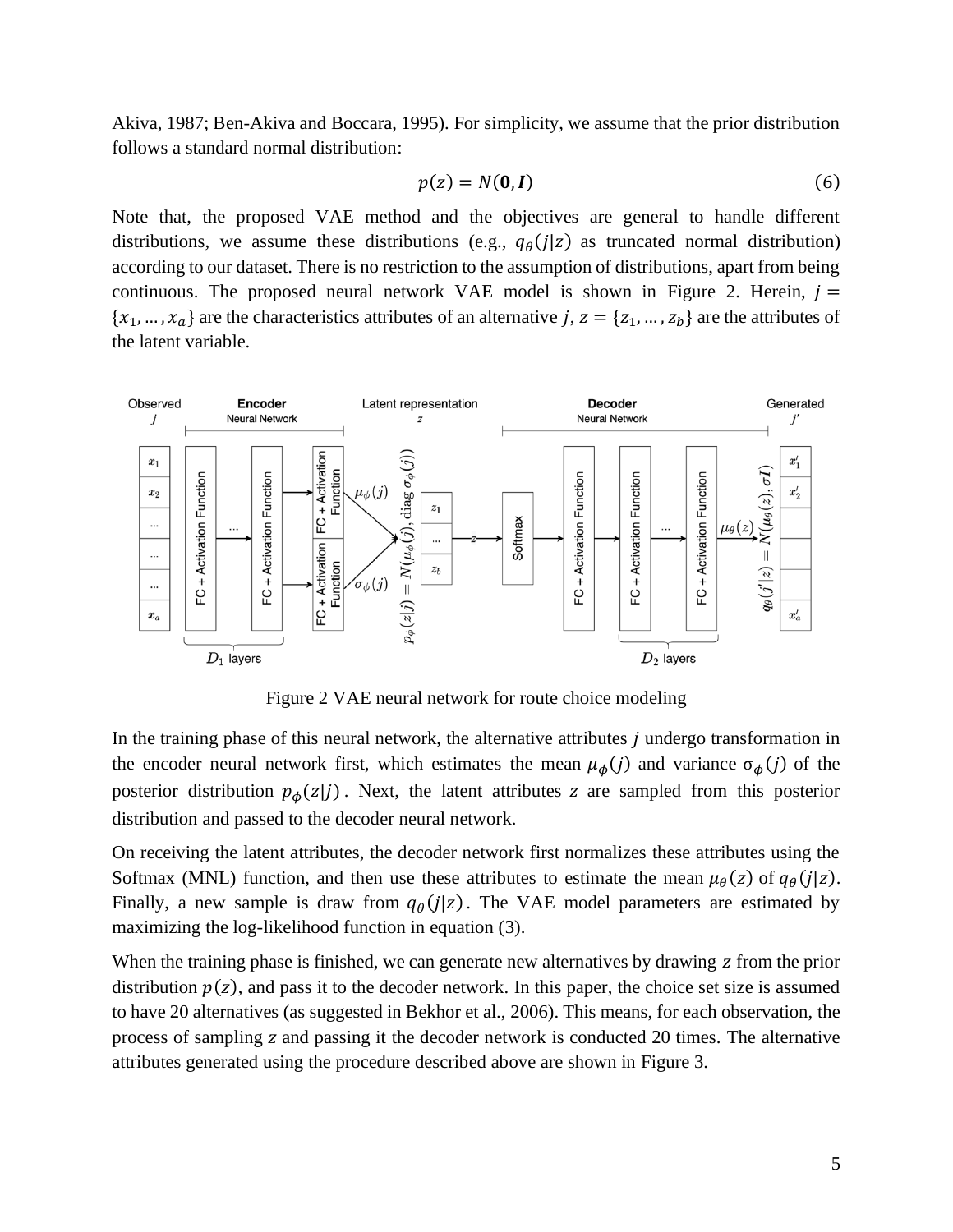

<span id="page-5-0"></span>Figure 3 VAE generated alternative attributes for the case study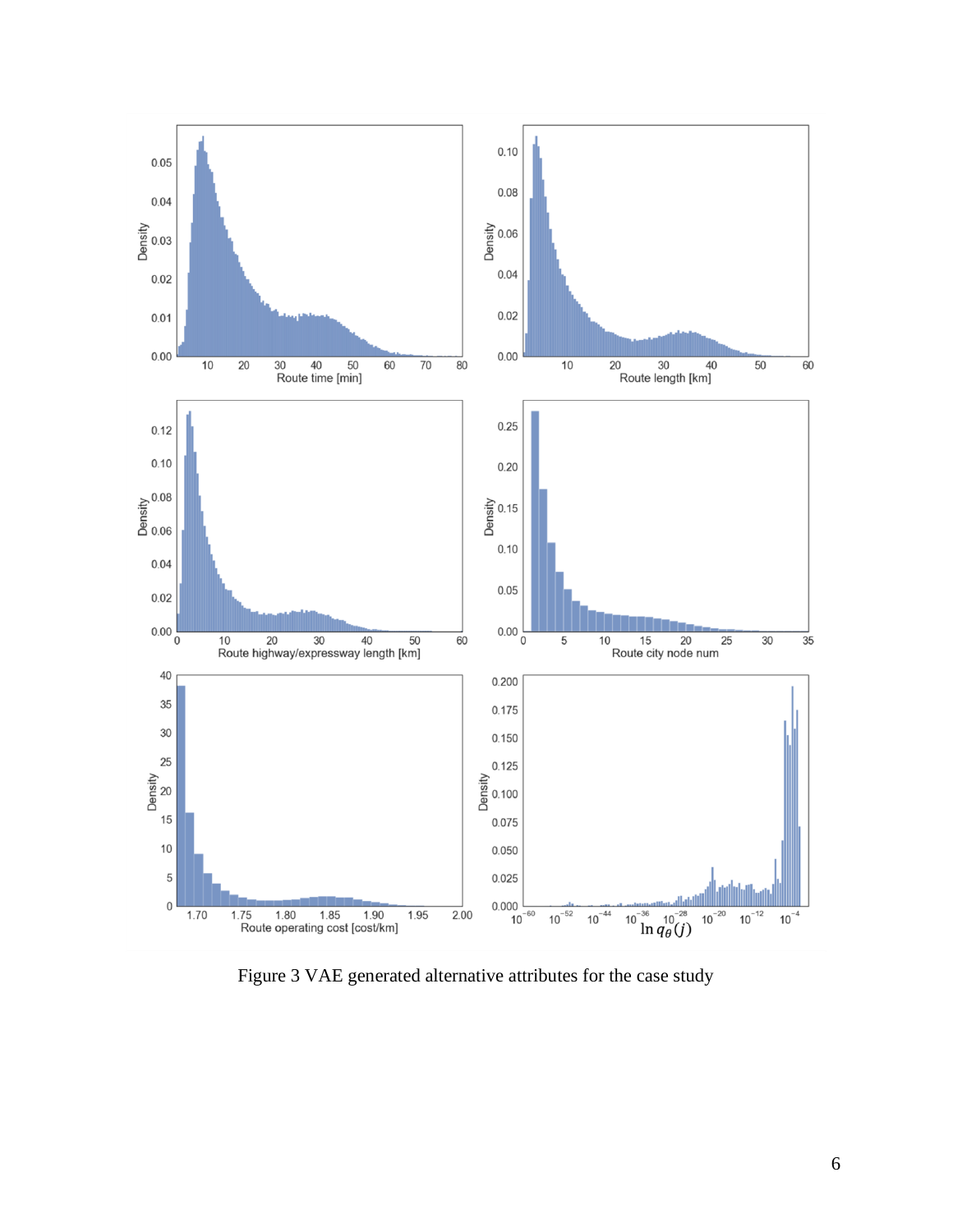### **3.3.Route choice model estimation and prediction**

In this subsection, we present estimation results of the route choice models using the training subset, and prediction performance of the estimated model using the testing subset. Given the generated choice set  $D_n$ , we specify the systematic part of the utility function as follows:

$$
V_{jn} = \sum_{a} \beta_a \cdot x_{a,jn} \tag{7}
$$

where,  $\beta_a$  is the generic parameter for the explanatory variable a, and  $x_{a}$  is the attribute value for alternative  $j$  of individual  $n$ . Note that, the explanatory variables are listed in [Table 1,](#page-3-0) and are converted from normalized attributes to absolute attributes.

Two types of route choice models with VAE choice set generation are estimated: 1) MNL; 2) CNL. In addition, 10 replications of the generation–estimation procedure are performed for these models. The estimation results are summarized in [Table 2,](#page-6-0) in which the empirical mean parameter estimates  $\hat{\beta}$ , mean standard deviations  $\hat{\sigma}$ , standard deviations across replications  $\sigma_{\text{rep}}$ , and their t-test values against zero (in brackets) are presented.

<span id="page-6-0"></span>

|                                 |                    | $\ensuremath{\text{MNL}}$ | $\ensuremath{\text{CNL}}$ |
|---------------------------------|--------------------|---------------------------|---------------------------|
|                                 | $\hat{\beta}$      | $-0.0936$                 | $-0.0665$                 |
| Route time                      | $\hat{\sigma}$     | 0.0083                    | 0.0058                    |
|                                 | $t-test(0)$        | $(-11.29)$                | $(-11.52)$                |
|                                 | $\sigma_{\rm rep}$ | 0.0058                    | 0.0039                    |
|                                 | $\hat{\beta}$      | $-0.7235$                 | $-0.5009$                 |
| Route length                    | $\hat{\sigma}$     | 0.0187                    | 0.0130                    |
|                                 | $t-test(0)$        | $(-38.73)$                | $(-38.39)$                |
|                                 | $\sigma_{\rm rep}$ | 0.0145                    | 0.0103                    |
| Route highway/expressway length | $\hat{\beta}$      | 0.9755                    | 0.6811                    |
|                                 | $\hat{\sigma}$     | 0.0154                    | 0.0108                    |
|                                 | $t-test(0)$        | (63.29)                   | (63.01)                   |
|                                 | $\sigma_{\rm rep}$ | 0.0107                    | 0.0075                    |
| Route count of city nodes       | $\hat{\beta}$      | 0.0605                    | 0.0406                    |

Table 2 Parameter estimates of route choice models with VAE choice set generation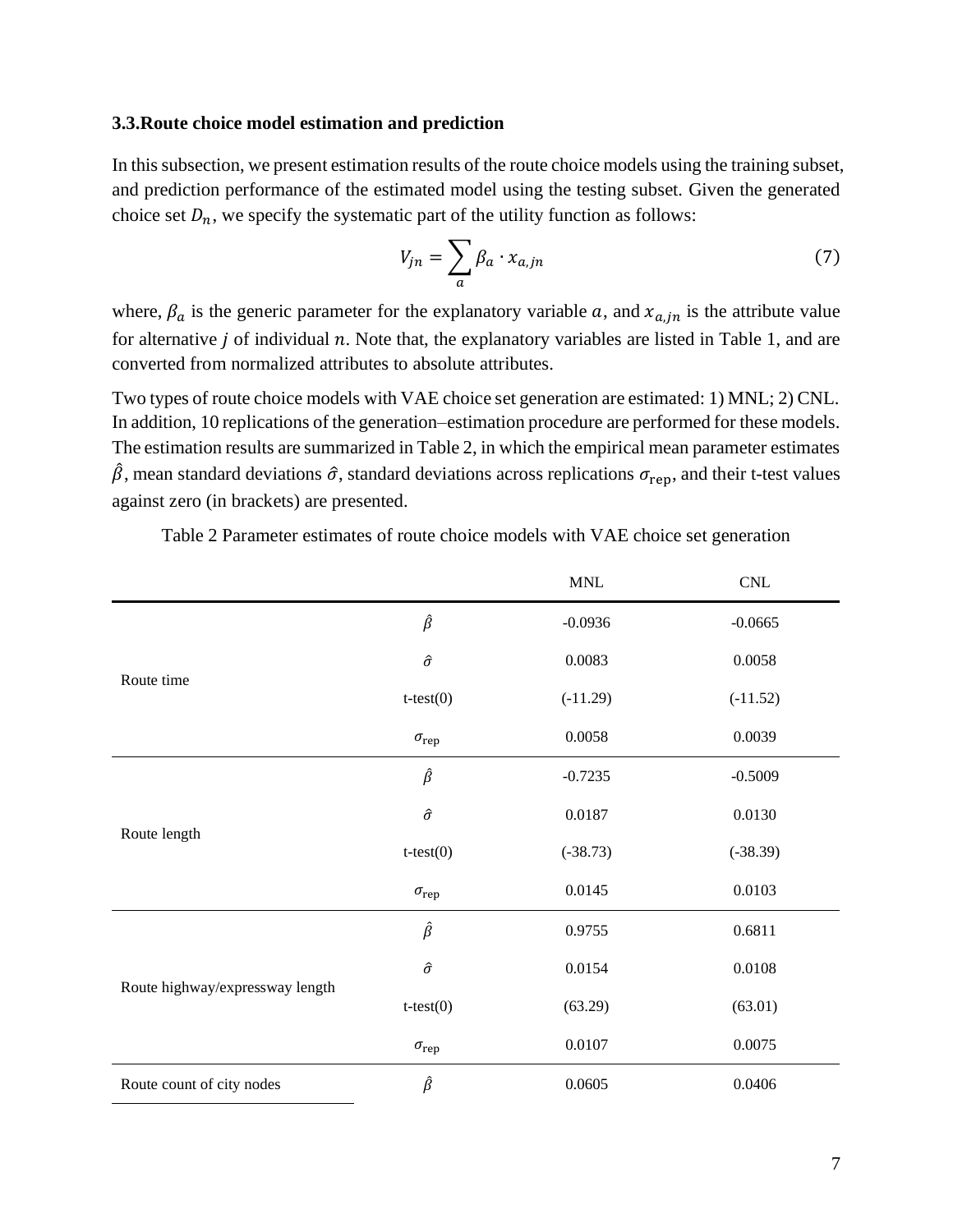|                    | $\hat{\sigma}$     | 0.0035    | 0.0025    |
|--------------------|--------------------|-----------|-----------|
|                    | $t-test(0)$        | (17.09)   | (16.22)   |
|                    | $\sigma_{\rm rep}$ | 0.0036    | 0.0026    |
| Route average cost | $\hat{\beta}$      | $-0.1166$ | $-0.0805$ |
|                    | $\hat{\sigma}$     | 0.0132    | 0.0092    |
|                    | $t-test(0)$        | $(-8.82)$ | $(-8.76)$ |
|                    | $\sigma_{\rm rep}$ | 0.0144    | 0.0098    |

Results indicate that all parameter estimates have significant explanatory power, in terms of the ttest values (with critical value of 1.96). Moreover, the VAE model produces consistent coefficient estimates across different replication runs, as the standard deviations across replications  $\sigma_{\text{rep}}$  are relatively small for all the parameter estimates.

We further compare the estimation and prediction performances of our proposed VAE models, against two conventional models with choice sets constructed using link penalty method. The model prediction performances, in terms of log-likelihood, false positive rate (FPR) and F1-score, are evaluated using the testing subset with the estimated models. The FPR provides probability of falsely rejecting the hypothesis for a particular test, and it is calculated as follows:

$$
FPR = \frac{False Positive}{False Positive + True Negative}
$$
 (8)

we report the average FPR across different alternatives in [Table 3,](#page-7-0) while the F1-score is calculated using:

$$
F_1 = 2 \cdot \frac{\text{precision} \cdot \text{recall}}{\text{precision} + \text{recall}}
$$
 (9)

where, precision  $=\frac{True \ Positive}{True \ positive \ Exercise 1 \ False}$  $\frac{True \ Positive}{True \ positive + False \ Positive} \ and \ recall = \frac{True \ Positive}{True \ Positive + False \ N}$  $\frac{1}{\text{True Positive}}$  We report We report the goodness-of-fit and prediction performance results in [Table 3.](#page-7-0) Remind that, the training subset has 4,000 observations, and the testing subset has 1,002 observations.

<span id="page-7-0"></span>

|                 |                   | Link penalty |            | VAE approach* |             |
|-----------------|-------------------|--------------|------------|---------------|-------------|
|                 |                   | <b>MNL</b>   | <b>CNL</b> | <b>MNL</b>    | <b>CNL</b>  |
| Training subset | $LL(\beta = 0)$   | $-10010.79$  | -9947.46   | $-11982.93$   | $-11997.04$ |
|                 | $LL(\hat{\beta})$ | $-6585.70$   | $-6565.65$ | -5294.72      | -5283.47    |

Table 3 Goodness-of-fit and prediction performance results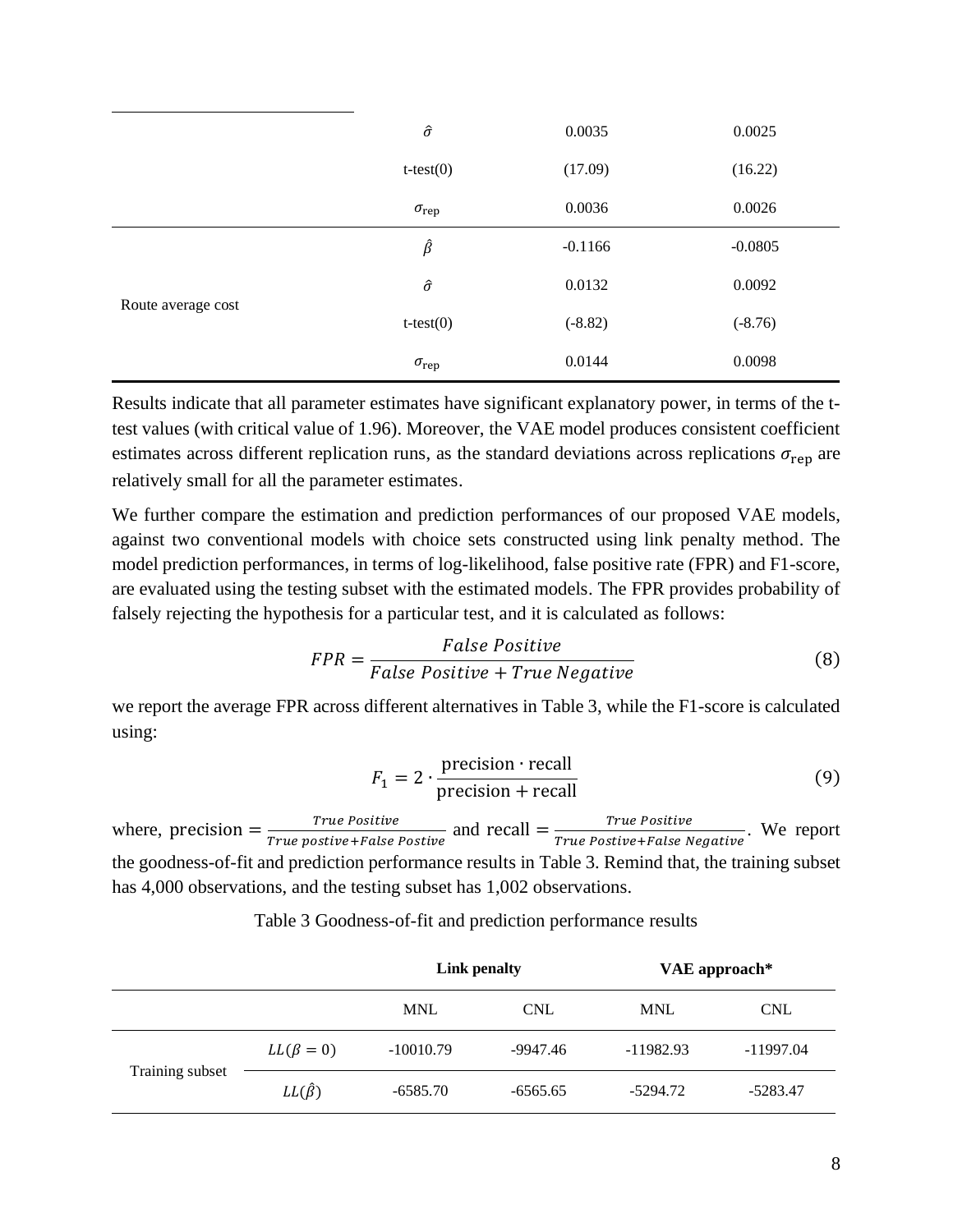|                | $\bar{\rho}^2$        | 0.3416     | 0.3390     | 0.5577     | 0.5592     |
|----------------|-----------------------|------------|------------|------------|------------|
| Testing subset | $LL(\beta = 0)$       | $-2504.43$ | $-2483.43$ | $-3001.72$ | $-3007.87$ |
|                | $LL(\hat{\beta})$     | $-1589.01$ | $-1586.06$ | $-1301.34$ | $-1299.13$ |
|                | $\bar{\rho}^2$        | 0.3635     | 0.3593     | 0.5648     | 0.5664     |
|                | <b>FPR</b>            | 2.76%      | 2.72%      | 2.19%      | 2.20%      |
|                | F <sub>1</sub> -score | 43.81%     | 45.27%     | 58.26%     | 58.07%     |

*\*: VAE goodness-of-fit and prediction performance results are averaged over 10 replications*

The VAE models outperform models with conventional link penalty, in terms of final model loglikelihoods, False-Positive-Rate (FPR) and F1-score. This indicates that the VAE models could generate diverse alternatives that improve the estimated model generalizability.

In terms of prediction performances, the VAE-MNL and VAE-CNL models have better FPR and F1-score compared to Link penalty-MNL and Link penalty-CNL models. Moreover, the VAE-CNL model outperforms all other models in terms of model estimation and prediction, because of its capability of capturing the similarities between alternatives.

# **Summary and Conclusions**

In this paper, a novel approach adapting variational autoencoders for probabilistic choice set generation is proposed. The VAE approach combines variational Bayesian methods with autoencoder to approximate the probability distribution for the underlying choice set generation process, by maximizing the likelihood of perceiving the chosen alternatives in the choice set.

The VAE first infers the alternatives to a more compact lower-dimension latent representation using the encoder model, then generates new alternatives with the decoder model given the latent representations. The choice set is implicitly generated by sampling latent representations from the latent space and passing them to the decoder model. The proposed VAE choice set generation model is parameterized using neural networks.

The capability of the VAE approach is illustrated with real data, using MNL and CNL models. Estimation results show that the models with choice set generated using the VAE approach outperform models with conventional choice sets, both in terms of model goodness of fit and prediction performance. In particular, the VAE-CNL model that captures the correlation between alternatives, has the best performance.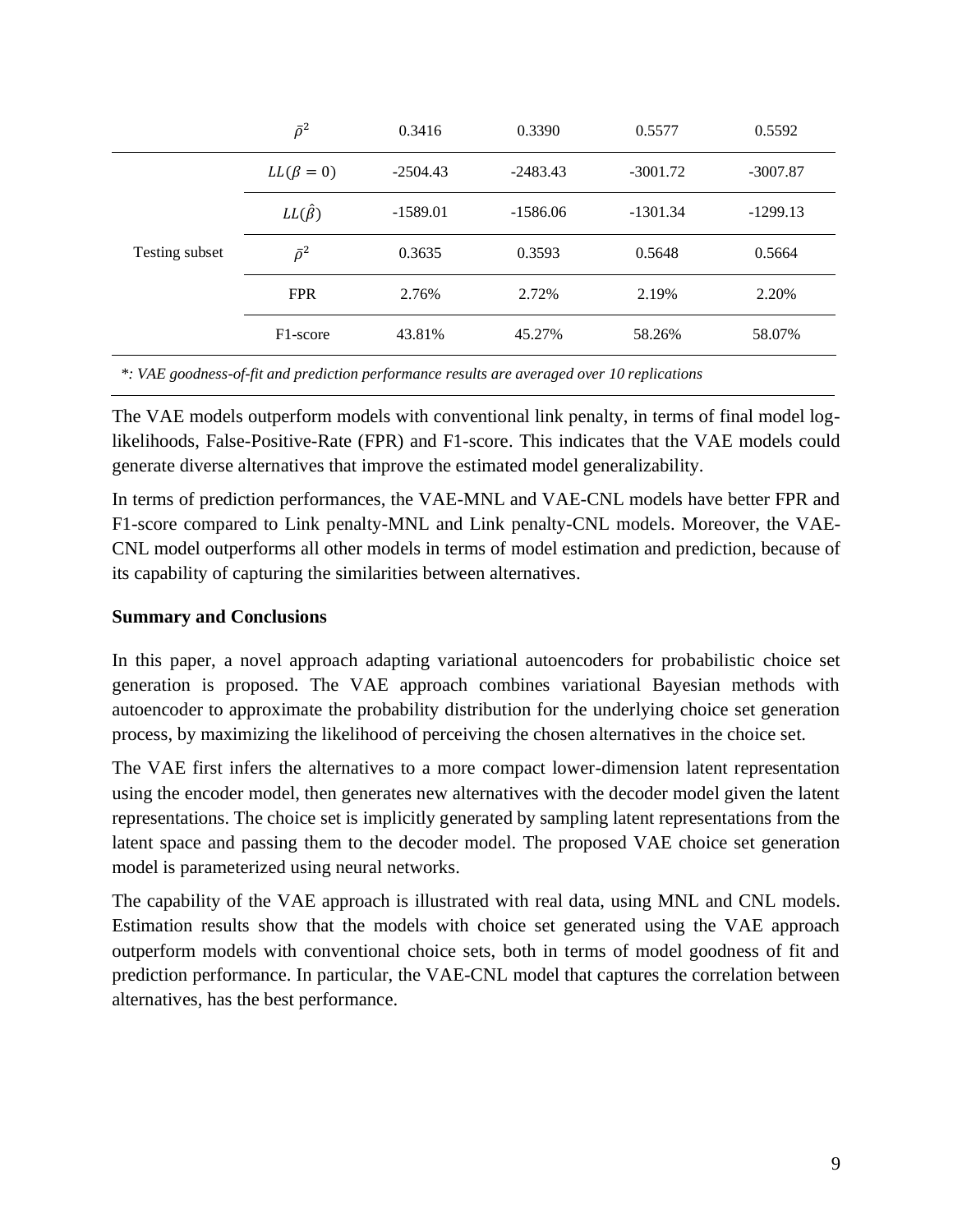# **References**

Ben-Akiva, M., & Boccara, B. (1995). Discrete choice models with latent choice sets. International journal of Research in Marketing, 12(1), 9-24.

Bekhor, S., Ben-Akiva, M. E., & Ramming, M. S. (2006). Evaluation of choice set generation algorithms for route choice models. Annals of Operations Research, 144(1), 235-247.

Burda, Y., Grosse, R., & Salakhutdinov, R. (2015). Importance weighted autoencoders. arXiv preprint arXiv:1509.00519.

Cascetta, E., & Papola, A. (2001). Random utility models with implicit availability/perception of choice alternatives for the simulation of travel demand. Transportation Research Part C: Emerging Technologies, 9(4), 249-263.

De La Barra, T., Perez, B., & Anez, J. (1993). Multidimensional path search and assignment. In PTRC Summer Annual Meeting, 21st, 1993, University of Manchester, United Kingdom.

Frejinger, E., Bierlaire, M., & Ben-Akiva, M. (2009). Sampling of alternatives for route choice modeling. Transportation Research Part B: Methodological, 43(10), 984-994.

Guevara, C. A., & Ben-Akiva, M. E. (2013a). Sampling of alternatives in multivariate extreme value (MEV) models. Transportation Research Part B: Methodological, 48, 31-52.

Guevara, C. A., & Ben-Akiva, M. E. (2013b). Sampling of alternatives in logit mixture models. Transportation Research Part B: Methodological, 58, 185-198.

Lai, X., & Bierlaire, M. (2015). Specification of the cross-nested logit model with sampling of alternatives for route choice models. Transportation Research Part B: Methodological, 80, 220- 234.

Manski, C. F. (1977). The structure of random utility models. Theory and decision, 8(3), 229.

Nahmias-Biran, B. H., Han, Y., Bekhor, S., Zhao, F., Zegras, C., & Ben-Akiva, M. (2018). Enriching activity-based models using smartphone-based travel surveys. Transportation Research Record, 2672(42), 280-291.

Nielsen, O. A., & Frederiksen, R. D. (2006). Optimisation of timetable-based, stochastic transit assignment models based on MSA. Annals of Operations Research, 144(1), 263-285.

Prato, C. G. (2009). Route choice modeling: past, present and future research directions. Journal of choice modelling, 2(1), 65-100.

Swait, J., & Ben-Akiva, M. (1987). Incorporating random constraints in discrete models of choice set generation. Transportation Research Part B: Methodological, 21(2), 91-102.

Kingma, D. P., & Welling, M. (2014). Auto-encoding variational bayes. arXiv preprint arXiv:1312.6114.